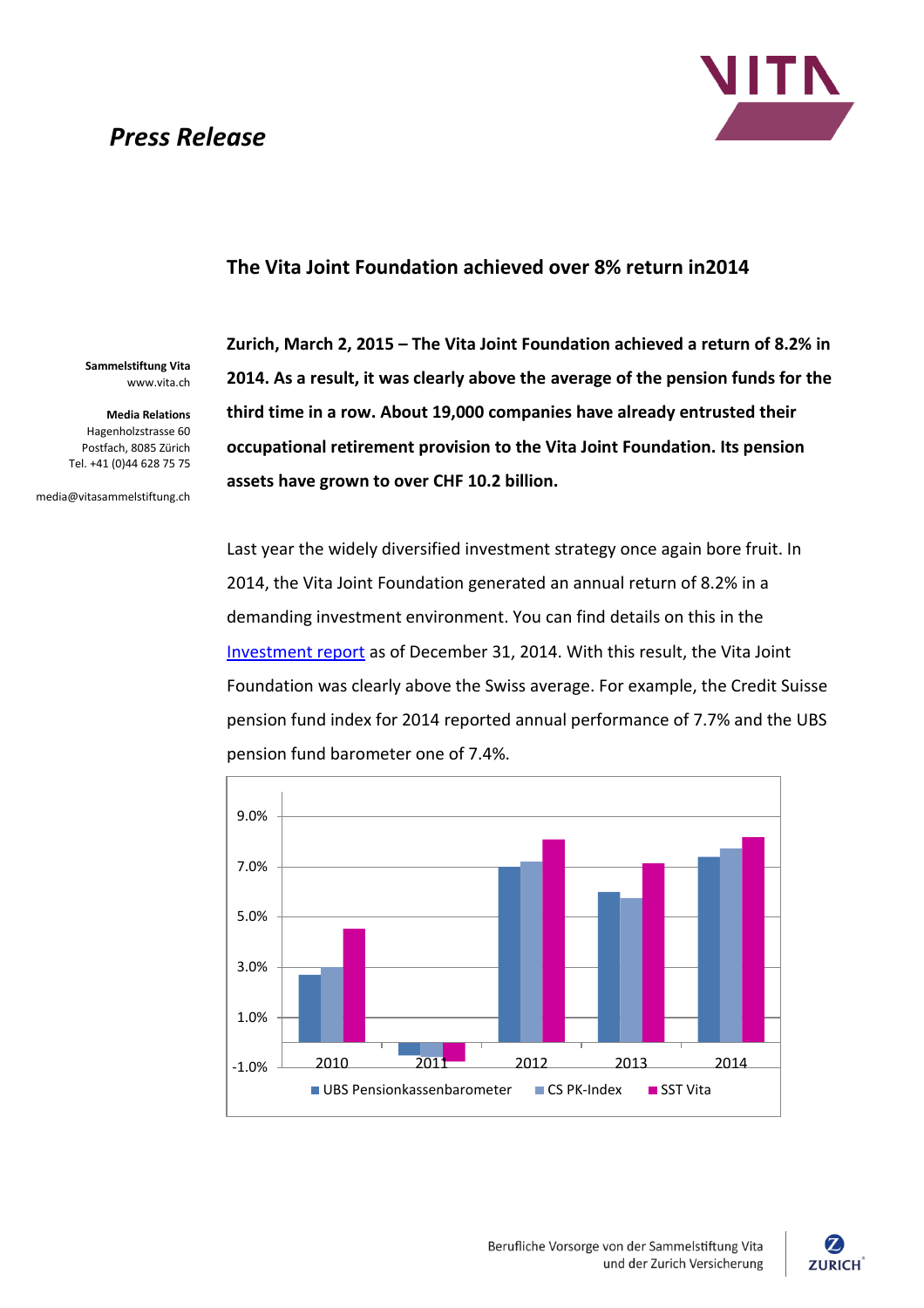

The widely diversified investment strategy of the Vita Joint Foundation with the goal of sustainable interest earned on the pension assets for the insured was successful. This was also evident in the three- and five-year comparison: the average return of the Vita Joint Foundation was in each case about 1 percent higher than the comparative index at 7.8 % (three years) and 5.4% (five years).

### **The insured benefit from higher interest earned**

The Vita Joint Foundation not only successfully invests the pension funds' assets of over 115,000 insured, but also deploys the investment income 100% to the benefit of the insured. This pays off for the insured. The gratifying yearend result makes it possible for the insured to be paid 2.65% for 2015 in the obligatory area of the occupational retirement provision and 3.4% in the nonobligatory area. The interest earned in this case was for the first time calculated according to the new pension planning model, which involves the insured even more in the investment performance.

Samuel Lisse, Chairman of the Vita Joint Foundation, said, "Our long-term widely diversified investment strategy contributes to the success of the partially autonomous model. We are pleased that we can offer our clients and employees attractive interest earned on their pension savings."

## **The biggest partially autonomous joint foundation with about 19,000 companies**

The Vita Joint Foundation is the biggest partially autonomous joint foundation in Switzerland with over 115,000 insured and about 19,000 companies. The pension funds' assets administered rose to CHF 10.2 billion. The current coverage ratio, calculated according to the new Vita pension planning model, was 107,4 %  $^{1}$ .